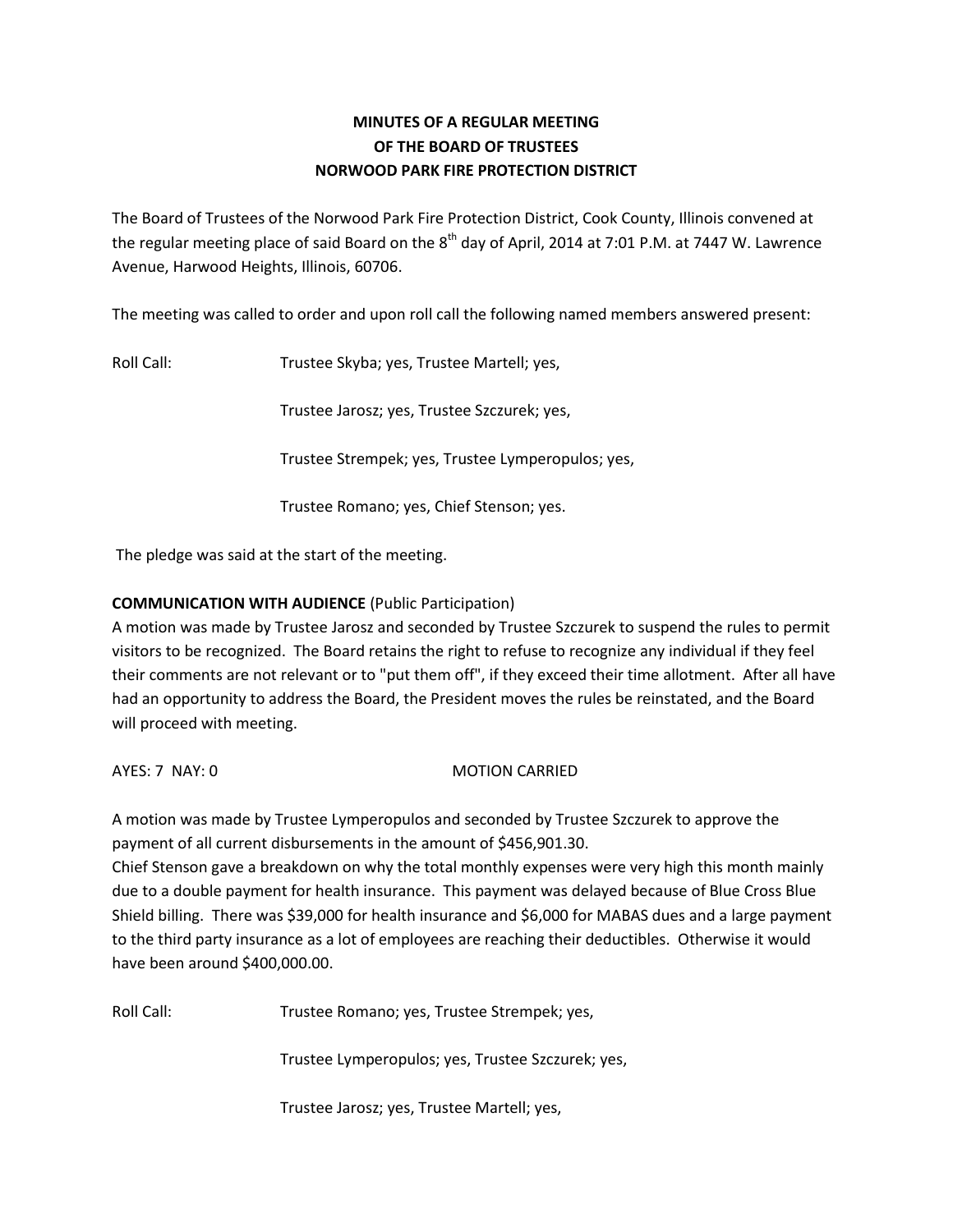# Trustee Skyba; yes.

AYES: 7 NAY: 0 MOTION CARRIED

Motion by Trustee Skyba and seconded by Trustee Romano to approve the minutes of the Regular meeting held on March 11<sup>th</sup>, 2014.

| Roll Call:                | Trustee Martell; yes, Trustee Szczurek; yes,       |
|---------------------------|----------------------------------------------------|
|                           | Trustee Lymperopulos; abstain, Trustee Skyba; yes, |
|                           | Trustee Jarosz; yes, Trustee Strempek; yes,        |
|                           | Trustee Romano; yes.                               |
| AYES: 6 ABSTAIN: 1 NAY: 0 | <b>MOTION CARRIED</b>                              |

### **TREASURER'S REPORT**

Schedule of Assets (Arising from Cash Transactions) March  $31<sup>th</sup>$ , 2014

#### Assets

| Checking and money market accounts (interest rate-APY):     |              |
|-------------------------------------------------------------|--------------|
| Plaza Bank checking #4303503 (0.046%)                       | \$5,325.62   |
| Plaza Bank money market #4303498 (0.295%)                   | 1,500,566.34 |
| Plaza Bank ambulance billing money market #4304492 (0.295%) | 184,875.38   |
| Plaza Bank-Medical #1003102                                 | 1,651.69     |
| Total checking and money market accounts                    | 1,692,419.03 |
| Certificates of deposit (interest rate and maturity):       |              |
| Plaza Bank (0.65%, 09/02/14)                                | 623,020.98   |
| Belmont Bank and Trust (1.00% 08/23/14)                     | 540,661.20   |
| Plaza Bank (0.64% 07/17/14)                                 | 124,683.93   |
| Plaza Bank (0.65% 09/18/14)                                 | 422,949.25   |
| Plaza Bank (0.65% 12/23/14)                                 | 473,192.43   |
| Belmont Bank (1.00% 08/21/14)                               | 516,895.36   |
| Belmont Bank (1.00% 07/19/14)                               | 365,199.69   |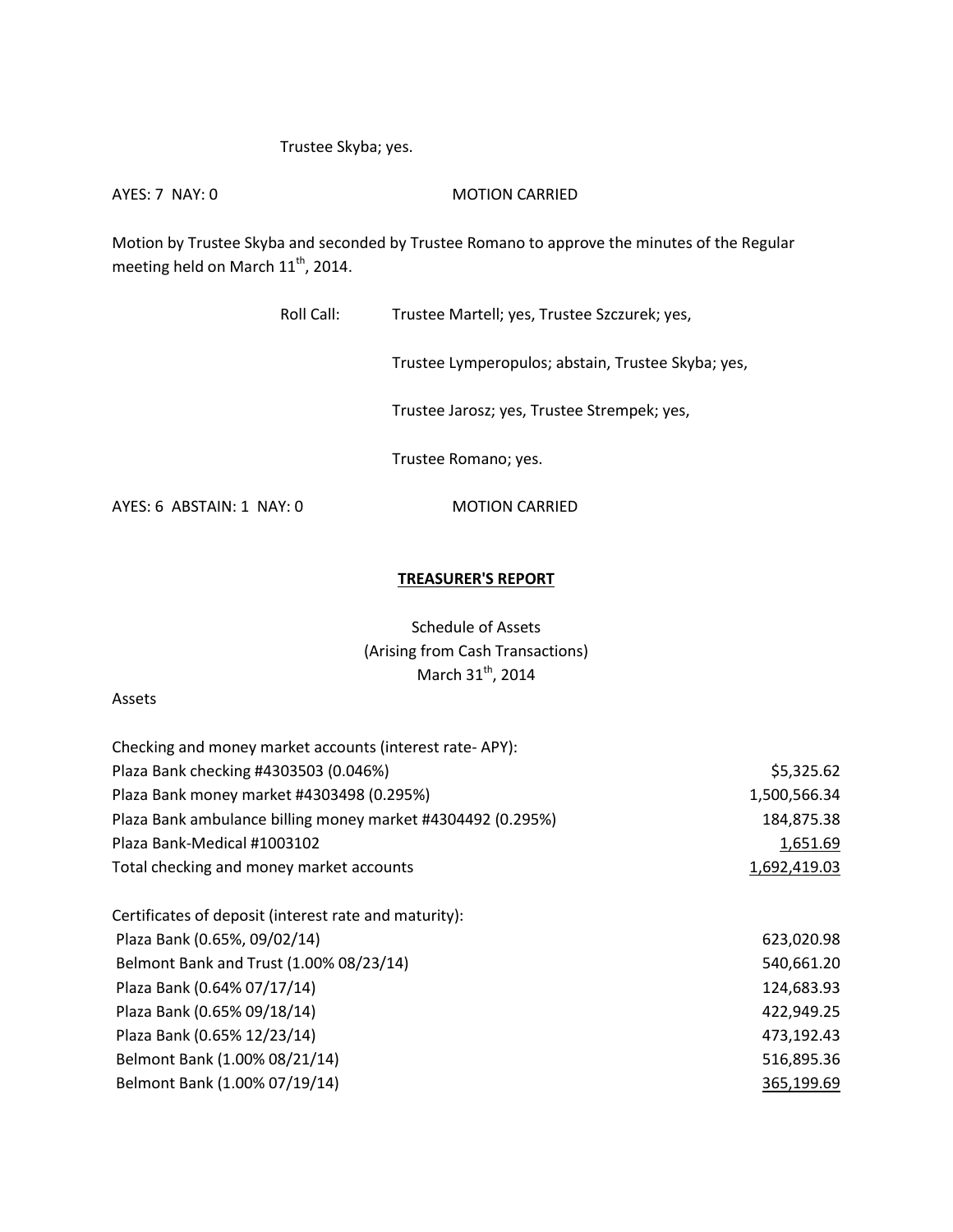Total certificates of deposit 3,066,602.84

Total checking, money market and certificates of deposit  $\frac{1}{2}$  4,759,021.87

Motion by Trustee Skyba, seconded by Trustee Strempek to approve the Treasurer's report as presented from the Financial Statement for March 2014**.** 

Roll Call: Trustee Skyba; yes, Trustee Martell; yes, Trustee Jarosz; yes, Trustee Szczurek; yes,

Trustee Strempek; yes, Trustee Lymperopulos; yes,

Trustee Romano; yes.

AYES: 7 NAY: 0 MOTION CARRIED

### **Chiefs Report:**

All Trustees received a copy of the alarm report.

All Trustees received a copy of the inspection report along with the list of completed inspections for this month. Along with it is an explanation of each item on the report.

There were some questions last meeting on the stat sheet that we have used for years. We have redesigned it to make it easier to understand.

Firefighter Steven Henmueller was injured while lifting a stretcher on Sunday. He is following up with his Doctor on Thursday. We transported him to the ER and the doctor there thought he had a hernia and would need surgery. This will result in many days of overtime to cover minimum manning. I will let you know the progress after his doctor visit.

Last year I reported that we would try and switch our EMS system from Good Samaritan to Lutheran General. I met with the Medical Director from Lutheran General a couple of times and met with Good Samaritan Medical Director and requested the move. Good Samaritan was not happy but finally agreed to the move. This move has to be approved with the Fire Chief's in Lutheran Generals system. They will be meeting April 25<sup>th</sup>, 2014 and I hope to be approved at that time. If approved we will start the transition soon after.

Deputy Chief Kovalcik will be going to the instructor's conference in Indianapolis on Thursday. He will have Lt. Erlewein and Firefighter Davila with him. They will be doing research on a new Ambulance and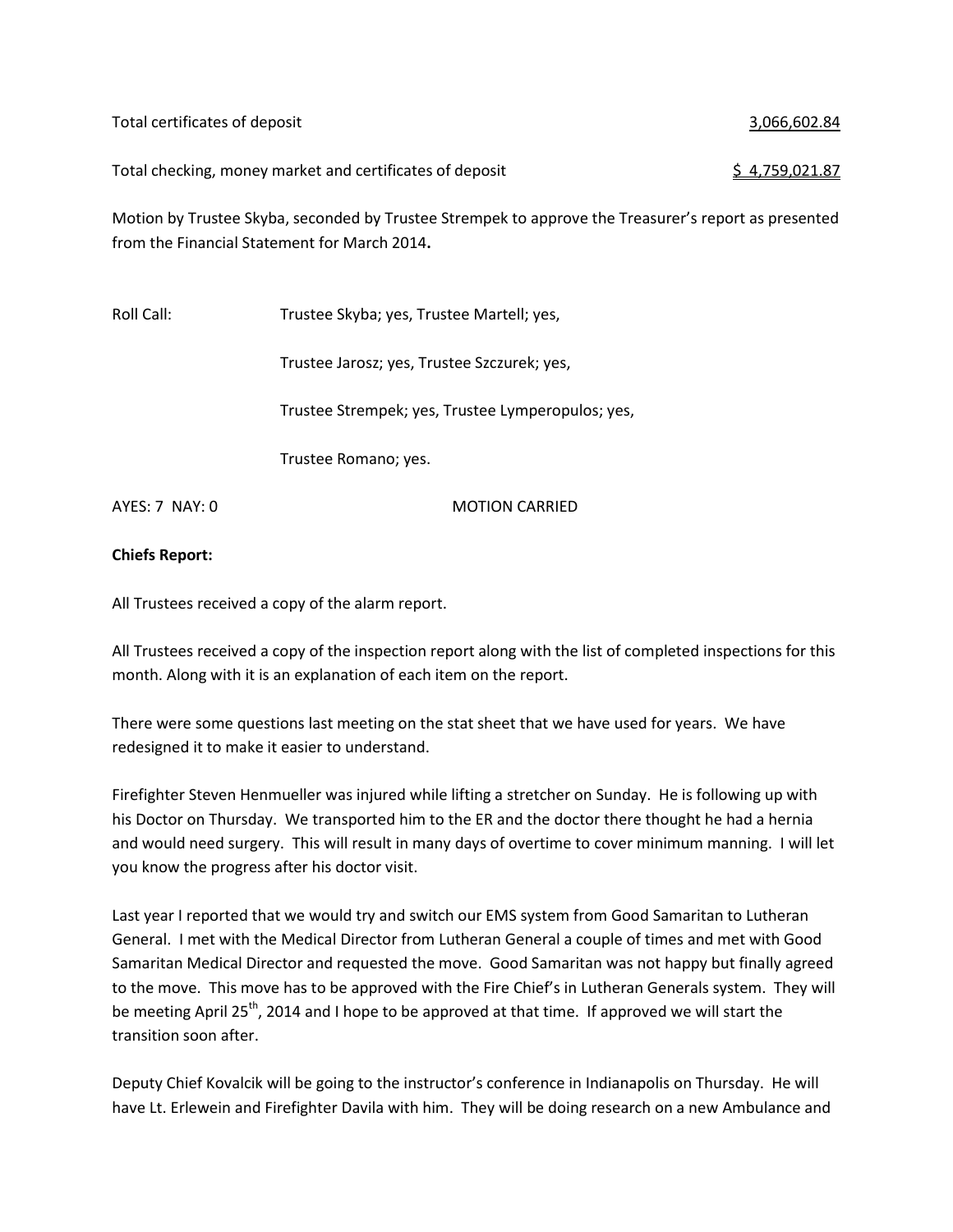the leasing of the ambulance. They will try and find a show price on air bags. I will not be able to make the trip this year.

We had a building and equipment meeting last week and met with the representative from Midwest Air Pro. They are the competitors for the Plymovent system. In your packet there is a breakdown of the cost of the two systems. The committee has a recommendation to purchase the Nederman system and install it over a two year period so we can take advantage of the IPRF grant. We also discussed the purchase of air bags and the committee recommends that D/C Kovalcik tries to get a show price when he goes to the conference. We can discuss this when the motion comes up.

Motion by Trustee Lymperopulos and seconded by Trustee Jarosz to accept the Chief's Report for March 2014 as presented.

AYES: 7 NAY: 0 MOTION CARRIED

#### **President Report:**

Nothing to report at this time.

#### **Committee Reports:**

Finance Committee- Trustee Martell stated we have nothing at this time. Trustee Martell asked where we are at with medical insurance and Broker firms. Discussion.

Building and Equipment Committee- Chairman Szczurek stated there was a meeting and he will allow the Chief explain the information.

Technology and PR Media Committee- Chairman Strempek stated there is nothing to report at this time.

Policy Committee- Chairman Skyba stated he has not heard from the attorney. Chief Stenson states that we have gathered information that has been sent to him.

Pension Fund- Trustee Martell stated there is a meeting April 22<sup>nd</sup> at 7pm.

### **Old Business:**

None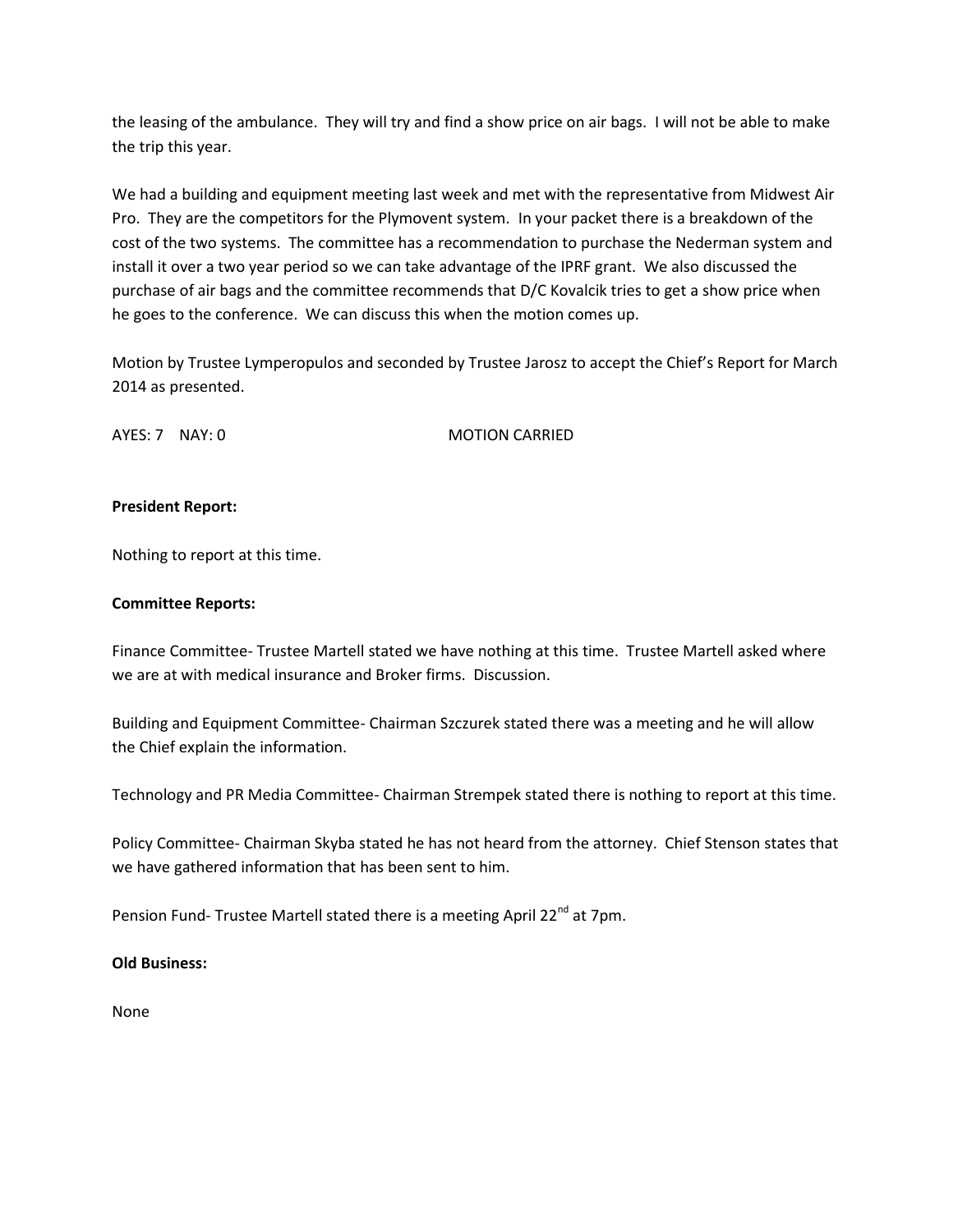#### **New Business**:

Motion by Trustee Skyba and seconded by Trustee Lymperopulos to approve the purchase of a 3 bag complete set of air bags including inflation hoses, dual controller and pressure regulator at a cost not to exceed \$4,036.00 plus shipping.

Chief explained that the air bags are going to be researched at when D/C Kovalcik is at FDIC to be able to compare and see the options that are available. Discussion on prices.

Roll Call: Trustee Skyba; yes, Trustee Martell; yes,

Trustee Jarosz; yes, Trustee Szczurek; yes,

Trustee Strempek; yes, Trustee Lymperopulos; yes,

Trustee Romano; yes.

AYES: 7 NAY: 0 MOTION CARRIED

Motion by Trustee Lymperopulos and seconded by Trustee Martell to approve the agreement with Midwest Air Pro Inc. for the Nederman Magna System to be installed and paid for in two phases; April 2014 phase 1 and March 2015 phase 2.

Roll Call: Trustee Skyba; yes, Trustee Martell; yes,

Trustee Jarosz; yes, Trustee Szczurek; yes,

Trustee Strempek; yes, Trustee Lymperopulos; yes,

Trustee Romano; yes.

AYES: 7 NAY: 0 MOTION CARRIED

Motion by Trustee Strempek and seconded by Trustee Jarosz to approve Phase I purchase and installation of a vehicle exhaust extraction system from Midwest Air Pro Inc. at a cost not to exceed \$26,625.00, less the IPRF Grant of \$16,800.00, for a net cost of \$9,825.00.

Roll Call: Trustee Skyba; yes, Trustee Martell; yes,

Trustee Jarosz; yes, Trustee Szczurek; yes,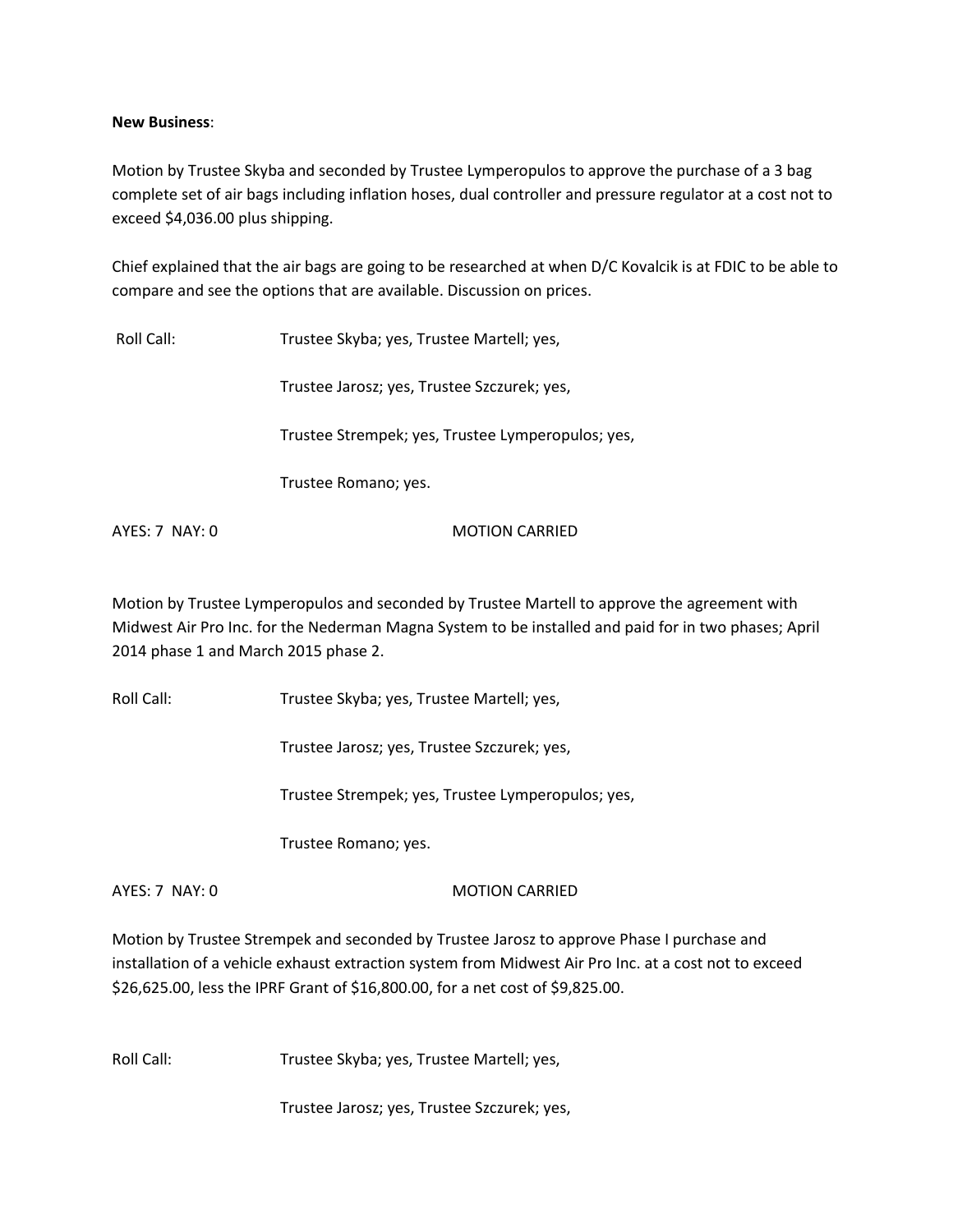Trustee Strempek; yes, Trustee Lymperopulos; yes,

Trustee Romano; yes.

AYES: 7 NAY: 0 MOTION CARRIED

Motion by Trustee Lymperopulos and seconded by Trustee Szczurek to approve the destruction of Closed Session audio tapes from November 2011 up to November 2012.

Roll Call: Trustee Skyba; yes, Trustee Martell; yes,

Trustee Jarosz; yes, Trustee Szczurek; yes,

Trustee Strempek; yes, Trustee Lymperopulos; yes,

Trustee Romano; abstain.

AYES: 6 ABSTAIN: 1 NAY: 0 MOTION CARRIED

Motion by Trustee Strempek and seconded by Trustee Szczurek to go into Closed Session to discuss personnel, possible litigation and the possible release of Closed Session minutes from June 2012 through October 2013.

Roll Call: Trustee Skyba; yes, Trustee Martell; yes,

Trustee Jarosz; yes, Trustee Szczurek; yes,

Trustee Strempek; yes, Trustee Lymperopulos; yes,

Trustee Romano; yes.

AYES: 7 NAY: 0 MOTION CARRIED

Went into Closed Session at 7:32PM

Returned from Closed Session 7:35PM all Trustees present, not releasing Closed Session minutes at this time.